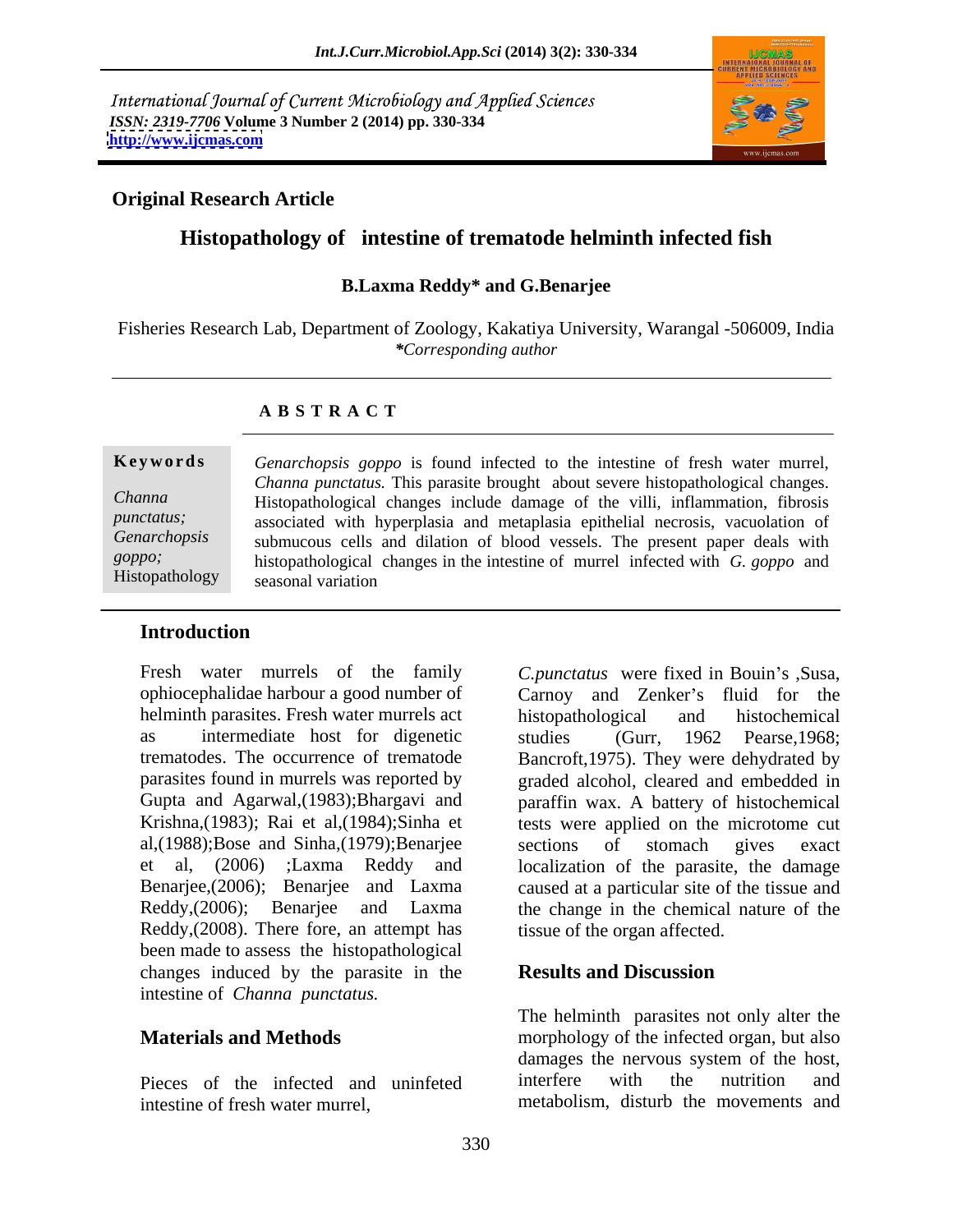secretory functions of the alimentary common feature that occurs in helminth canal and also effects the circulatory system and glands of internal secretion. However, the degree of pathogenicity and has been studied, extensively, but secretions of the parasite with in the host. completely meager. In the present layers of stomach or intestine and distruction or haemorrage of cells of the *punctatus*. liver.

Similarly the intestine of *Channa*  trematodes in fish, relatively few have *punctatus* revealed some interesting been concerned with the histopathological histopathological changes. The tissue changes. The histopathology of *Channa*  damage is quite prominent. In the *gachua* (Ham) infected by the digenetic intestine wide spread epithelial necrosis trematode *Genarchopsis goppo* has been occurred. The serosa layer enlarged and studied by Bose and Sinha circular muscle layer also indicated the (1979).Pathological changes in cyprinid tendency of increasing in thickness. There fry infected by *Bucephallus polymorphus* is degeneration of intestinal folds. Due to and *Rhipidocotyle illensis* were found in the shrinkage of villi, the lumen of the all the organs of fish by Barbara(1980). intestine is widened ( Fig. 1, 2 & 3) The Lester(1980) studied the host-parasite other histopathological changes observed relations in some didymozoid parasites. in the intestine are fibrosis associated with Muzzal (1980) studied the host-parasite hyperplasia and metaplasia. The dilation relation ships of a trematode of blood vessels, vacuolation of *Triganodistomum attenuatum* infecting the submucous cells and proliferative changes white sucker.Chung-yui-tan(1981)studied which lead to the degeneration of various the histopathology in the Wolfian ducts of layers of the intestine are evident. *Hypentelium nigri* caused by a trematode Inflammation and fibrosis associated with *Phyllodistomum superbum*. Maqbool and hyperp -lasia and metaplasia was Nizami (1984) studied the histochemical observed. Mucous layer the parasite also and histoenzymological studies on the caused the dilation of blood vessels in the metacercariae of *Clinostomum* submucosa results degeneration of *complanatum*. A digenetic trematode intestinal folds, shrinkage of villi and *Orienticreadium batrachii* was found to be necrosis of epithelial cells. Vacuolation and proliferation of submucous cells lead the host species of cat fishes reported by to the degeneration of various layers of the Zarina (1990).The pathological state of the intestine. The pathological effects include host certainly alters the levels of various an increase in the thickness and the metabolites in the body in the resulting the damage to the mucosa. The decrease in the change of metabolic activities and thickness of the muscular layer is a

infections.

All these adverse effects influences may A survey of literature reveals that the lead to the disease or death of the host. nature of helminth infections in vertebrates the damage depend upon the attachment of information on the pathogenic effects, the parasite to the host tissue and the particularly in fresh water fishes remains The main pathological changes in the host investigation, a study has been under taken include, abnormal increase or decrease in to ascertain the histopathological changes has been studied, extensively, but completely meager. In the in the tissues of the host fish *Channa punctatus*.

> Many studies have been made on the studied by Bose and Sinha relation ships of a trematode metacercariae of *Clinostomum*  is one of the dominant parasites infecting change of metabolic activities physiological activities of the host.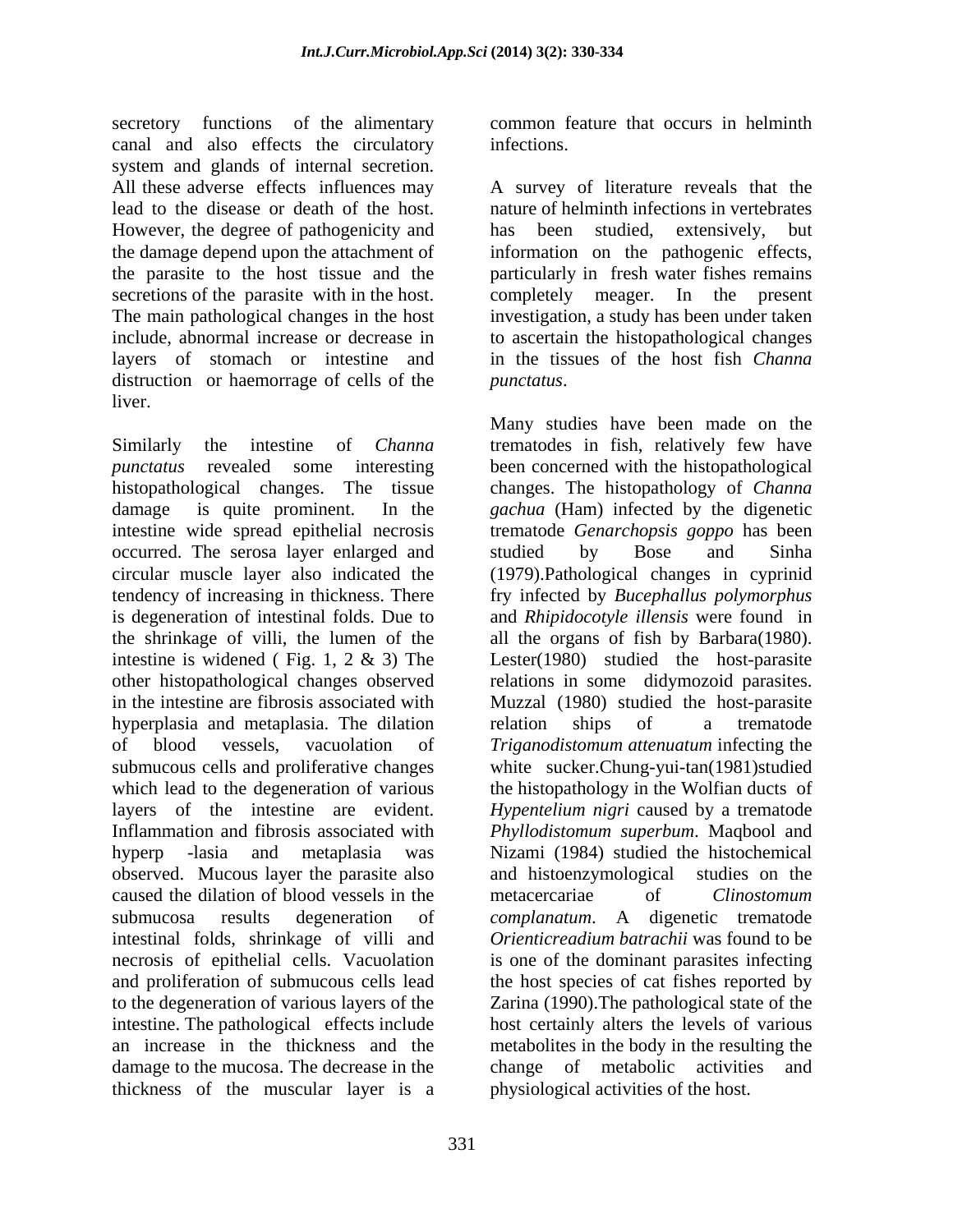**Fig.1**. T.S of infected intestine



**Fig.2**. T.S of infected intestine showing degeneration of villi



**Fig.3.** T.S of infected intestine shows hyperplasia

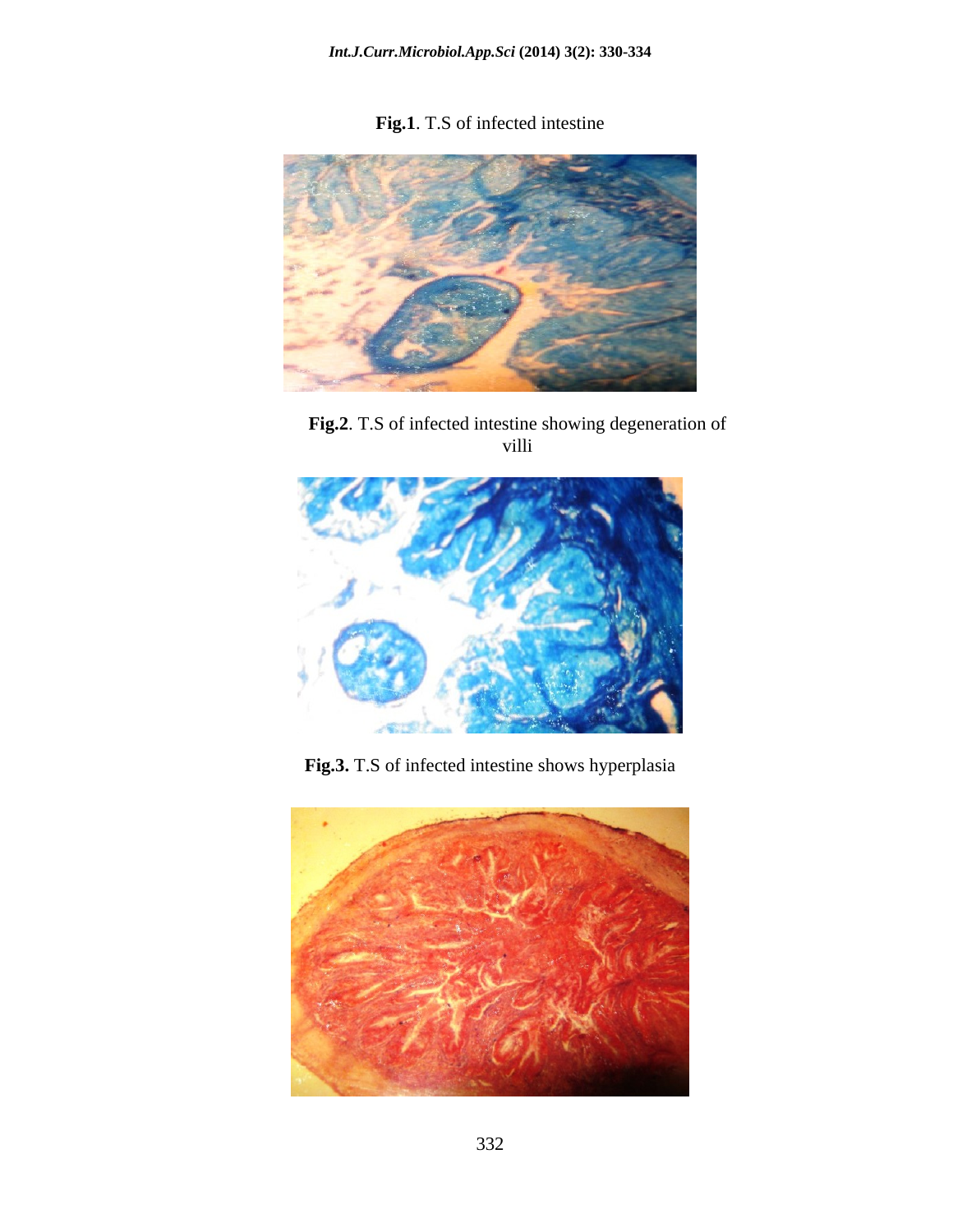The metabolic changes can be assessed Benarjee .G. and Laxma Reddy,B.2006. when the biochemical estimations were **Exercise Exercise Exercise Exercise 2** Histopathological and histochemical made on the infected fish. Parasites not changes in the liver of Clarias only brings change in the morphology of batrachus due to trematode, the organ but also interfere with the *Euclinostomum heterostomum*. nutrition, metabolism, movements and secretory efficiency of associated glands Benarjee and Laxma Reddy, 2008. of alimentary canal which adversely influence the host. The effect of parasites on the host causes series of interactions which ultimately reduces the absorption and other metabolic process. The helminth parsites when they lodge in the inner walls Benariee. G. B. Laxma Reddy and of intestine with the help of their adhesive organs where they cause damage to the villi and also other layers of the intestine. Similar trend was noticed by Benarjee and Laxma Reddy, (2006); Benarjee,(2006); LaxmaReddy and Benarjee,(2006); Bose and Sinha ,1979. The Benarjee and Laxma Reddy,(2008). histopathology of the stomach of the

The authors are thankful to the Head, Department of Zoology, Kakatiya science 48(16):747-748. University for providing the facilities

- Bancroft. J.D.1975 Histochemical *Phyllodistomum superbum* (Trematoda: techniques Butter worths, London and Boston.  $34(3/4)23/2240$ .
- Barbara Baturo .1982.Pathological Gupta,A.K. and Agarwai,S.M.1984. Host-
	- Bhargavi,G.V. and Krishna,G.V.R.1981.<br>
	Usemetels also also age in freeh water Gurr.E.1962. Staining animal tissues: (Bloch).infected with metacercaria of <br>Progenatic worm Euclinestonium Laxma Reddy.B and G. Benarjee.
		- Indian. Sci.Cong.Ass.Goa(Abs)80pt trematode.<br>IV seet VII 174 175 IV,sect-VII,174-175.
- Histopathological and histochemical changes in the liver of Clarias batrachus due to trematode, *Euclinostomum heterostomum*. J.Natcon. 18(2):251-259.
- Benarjee and Laxma Reddy,2008. Pathobiological and histochemical changes on liver of the fresh water murrel infected with trematode parasite.J.Ecotoxicol.Environ.Monit, 18(6)565-572.
- Benarjee.G, B.Laxma Reddy and Bikshapathi, 2006. Histopathology and histochemistry of the intestine of *Clarias batrachus* .due to trematode, *Genarchopsis goppo* (OZAKI,1925), J.Aqua.Biol.,Vol.21 (2),257-262.
- **Acknowledgement**  (Ham)(Channidae).Attributable to the Bose and Sinha ,1979. The fish *Channa gachua* digenetic trematode, *Genarchopsis goppo* (OZAKI). Hemiuuridae, current science 48(16):747-748.
- **References** *Hypentelium nigricans* (Osteichthyes Chung , Yui  $-\tan 1981$ . A study on the histopathology in the Wolfian ducts of :Catostomidae) caused by *Phyllodistomum superbum*(Trematoda: Gorgoderidae).Q.J.Taiwanmus(Taipeli ),34(3/4):237-240.
	- changes in Cyprinid fry infected by parasite relations in channa punctatus<br>and *Euclinostomum Bucephalus polymorphus* and *Rhipidocotyle illensis* metacercariae *heterostomum111*. Transaminase and<br>
	(Transtode in Puscabalides) total proteins and free (Trematoda : Bucephalidae) <sup>total</sup> proteins and free Act.Parasitol. Pol.,27(15-18);241-246. aminoacids.Current Science,53:710-<br>https://www.filesocial.com/ Gupta,A.K. and Agarwal,S.M.1984. Host parasite relations in channa punctatus and *Euclinostomum heterostomum111*.Transaminase total proteins and free aminoacids.Current Science,53:710- 711.
	- Haematological changes in fresh water<br>Fight Changes in the municipal contraction of the Changes of the Changes of the Changes of the Changes of the Changes of the Changes of the Changes of the Changes of the Changes of the fish Channa punctatus Gurr,E.1962. Staining animal tissues: Practical theoretical Leonard Hill(Books).Ltd.London,631.
	- Progenetic worm, *Euclinostomum* Laxma Ready. B and G. Benarjee. *heterostomum*(Trematoda).Proc. 2006.:Histopathological changes in the Laxma Reddy.B and G. Benarjee.<br>2006.:Histopathological changes in the trematode of Clarias batrachus due to Orientocreadium